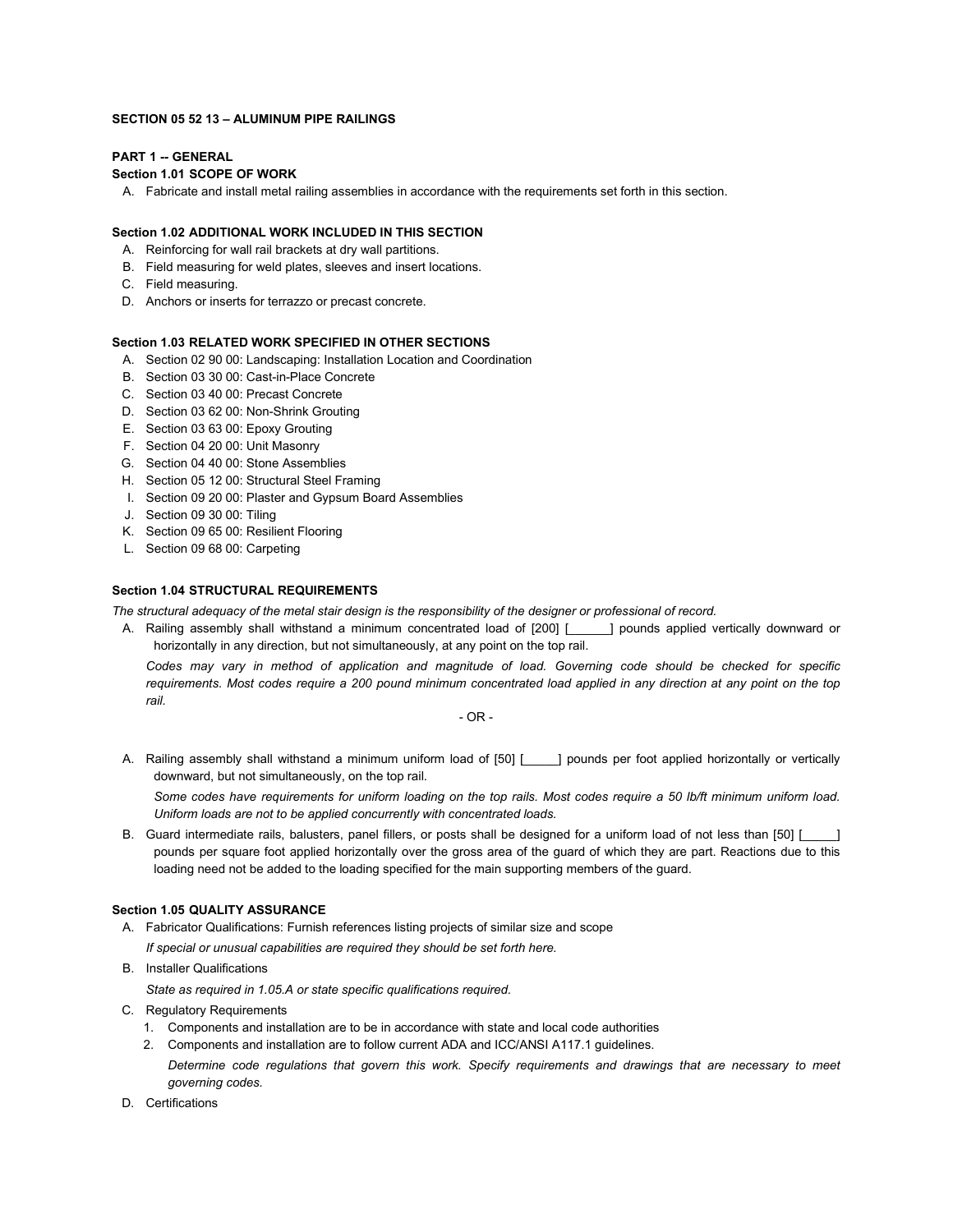- 1. Furnish certification that all components and fittings are furnished by the same manufacturer or approved by the primary component manufacturer.
- 2. Furnish certification that components were installed in accordance to the manufacturer's engineering data to meet the specified design loads.
- E. Pre-Installation Meeting
	- 1. Prior to the beginning of work, conduct a pre-job conference at the job site.
	- 2. Provide seven calendar days advance written notice ensuring the attendance by competent authorized representatives of the fabricator, building owner's representative, architect and subcontractors whose work interfaces with the work of this section.
	- 3. Review the specifications to determine any potential problems, changes, scheduling, unique job site conditions, installation requirements and procedures and any other information pertinent to the installation.
	- 4. Record the results of the conference and furnish copies to all participants.

# **Section 1.06 REFERENCES**

*Include only reference standards that are to be indicated within the text of this section. Edit the following, adding and deleting as required for project and product selection.* 

- A. Aluminum Association (AA)
	- 1. ABH-21 Aluminum Brazing Handbook
	- 2. ASD-1 Aluminum Standards and Data
	- 3. DAF-45 Designation System for Aluminum Finishes
	- 4. SAA-46 Standards for Anodized Architectural Aluminum
- B. American Architectural Manufacturers Association (AAMA)
	- 1. AAMA 605.1 Specification for High Performance Organic Coatings on Architectural Extrusions and Panels.
	- 2. AAMA 606.1 Voluntary Guide Specifications and Inspection Methods of Integral Color Anodic Finishes for Architectural Aluminum.
	- 3. AAMA 607.1 Voluntary Guide Specifications and Inspection Methods for Clear Anodic Finishes for Architectural Aluminum.
	- 4. AAMA 608.1 Voluntary Guide Specifications and Inspection Methods for Electrolytically Deposited Color Anodic Finishes for Architectural Aluminum.
- C. American Concrete Institute (ACI)
	- 1. ACI 347 Recommended Practice for Concrete Formwork
- D. American National Standards Institute (ANSI)
	- 1. ANSI A21.1 Safety Requirements for Floor and Wall Openings, Railings and Toe Boards.
	- 2. ANSI A58.1 Minimum Design Loads in Buildings and Other Structures.
	- 3. ICC/ANSI A117.1 Accessible and Usable Buildings and Facilities.
	- 4. ANSI A97.1 Safety Performance Specifications and Methods of Test for Safety Glazing Material used in Buildings..
- E. American Society for Testing and Materials (ASTM)
	- 1. A1264-1 Safety Requirements for Workplace Floor and Wall Openings, Stairs and Railing Systems
	- 2. B 209 Specification for Aluminum and Aluminum Alloy Sheet and Plate.
	- 3. B 210 Specification for Aluminum and Aluminum Alloy Drawn Seamless Tubes.
	- 4. B 211 Aluminum and Aluminum Alloy Bar, Rod and Wire
	- 5. B 221 Specification for Aluminum-Alloy Bars, Rods, Wires, Shapes and Tubes
	- 6. B 241 Specification for Aluminum and Aluminum Alloy Seamless Pipe and Seamless Extruded Tube.
	- 7. C 595 Specification for Blended Hydraulic Cements.
	- 8. D 1730 Recommended Practices for Preparation of Aluminum and Aluminum Alloy Surfaces for Painting.
	- 9. E 894 Standard Test Methods for Anchorage of Permanent Metal Railing Systems and Rails for Buildings.
	- 10. E 935 Standard Test Methods for Performance of Permanent Metal Railing Systems and Rails for Buildings.
	- 11. E 985 Specification for Permanent Metal Railing Systems and Rails for Buildings.
- F. American Welding Society (AWS)
	- 1. Specifications for Welding Rods and Bare Electrodes.
- G. Americans With Disabilities Act Accessibility Guidelines (ADAAG)
- H. Green Globes System
- I. International Code Council (ICC)
	- 1. International Building Code (IBC)
	- 2. International Residential Code (IRC)
- O. Military Specifications (MIL)
	- 1. MIL-A-46104 Aluminum Alloy Extruded Rod, Bar, and Shapes, 7001.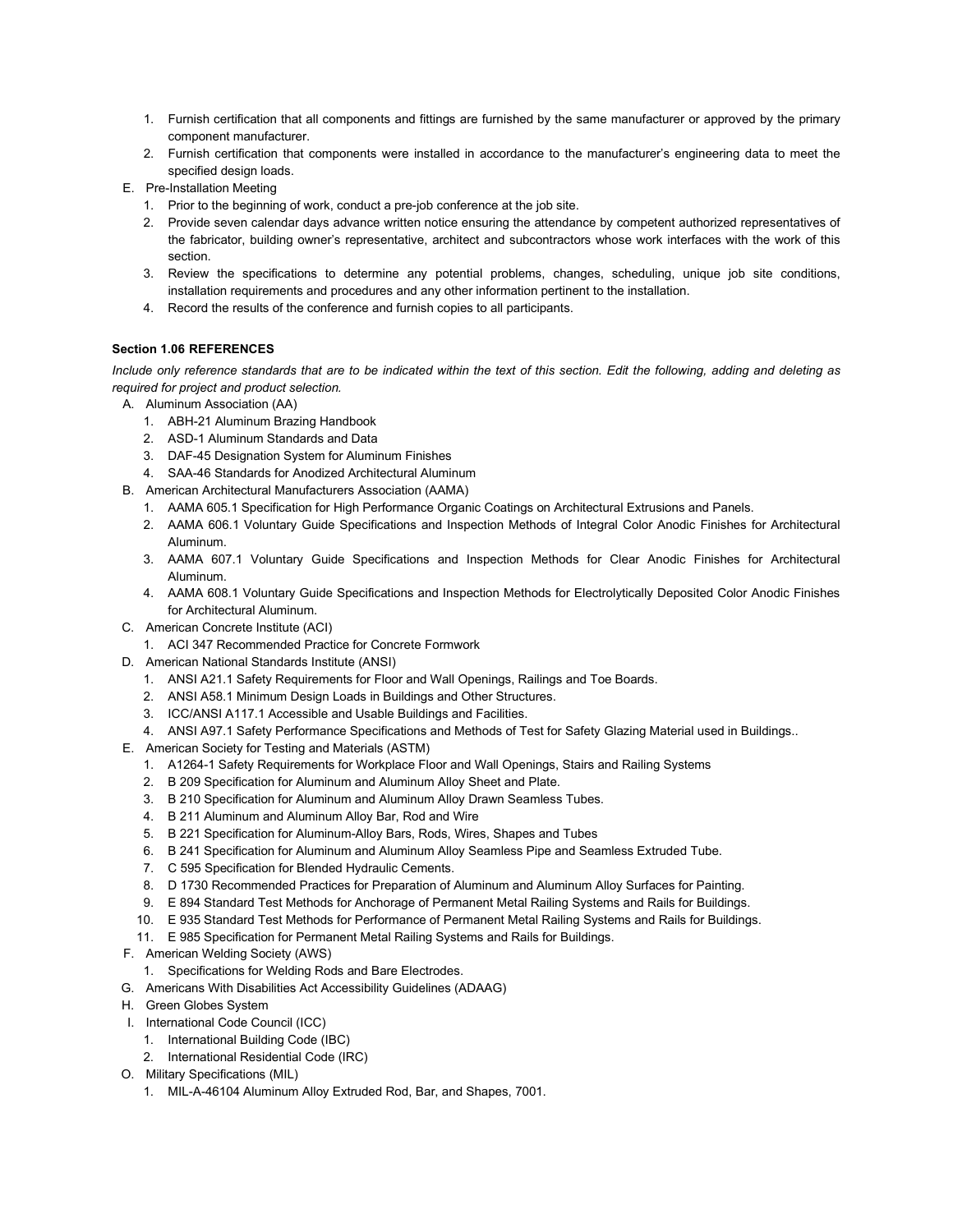- P. National Association of Architectural Metal Manufacturers (NAAMM) and National Ornamental and Miscellaneous Metals Association (NOMMA)
	- 1. Metal Finishes Manual
- Q. National Association of Architectural Metal Manufacturers (NAAMM)
	- 1. Pipe Railing Manual
	- 2. Metal Stair Manual
- R. National Association of Home Builders (NAHB)
	- 1. Model Green Home Building Guidelines.
- S. National Association of Home Builders' Research Center (NAHBRC)
	- 1. Review of Fall Safety of Children Between the Ages of 18 Months and 4 Years in Relations to Guards and Climbing in the Built Environment.
- T. National Fire Protection Association (NFPA)
- 1. 101 Life Safety Code
- U. Institute of Building Sciences
	- 1. Metric Guide for Federal Construction
- V. U.S. Green Building Council
	- **1.** The Leadership in Energy and Environmental Design (LEED) Green Building Rating System™

# **Section 1.07 SUBMITTALS**

- A. Submit shop drawings and product data under provisions of Section [01 30 00] [01 34 00].
	- 1. Show sections and plans of stairs, dimensions and assembly of components.
		- a. Railings
		- b. Handrail
		- c. Brackets
		- d. Reinforcements
		- e. Anchors
		- f. Welded and bolted connections
	- 2. Show all field connections
	- 3. Provide setting diagrams for installation of anchors, location of pockets, weld plates for attachment of rails to structure, and blocking for attachment of wall rail.
	- 4. Specify adequate back up support for anchoring handrail bracket.
	- 5. Indicate all required field measurements.
	- 6. Submit [one] [\_\_\_\_] set[s] of CAD files for approval.
- B. Indicate component details, materials, finishes, connection and joining methods, and the relationship to adjoining work.
- C. Submit manufacturer's installation instructions under provisions of Section [01 30 00] [01 34 00].
- D. Samples:
	- 1. Submit duplicate samples of railing showing style and finish. One approved sample will be returned to contractor.

*This is only specified if appearance sample is required. Applies to pipe, tubing and extrusions but normally does not apply to carbon steel.*

- 2. Submit sample(s) of
- 3. Certificates:
	- a. Furnish manufacturer's certification that materials meet specification requirements.

 $-$  OR  $-$ 

a. Furnish [certification] [and] [or] [calculations] by an engineer registered in the state where the project is located showing that safety requirements are met.

*This requirement should be included only if called for by contract documents.*

- E. Substitutions:
	- 1. Any changes in specified material must meet requirements of the General Conditions "or equal" clause. (See #\_\_\_\_\_\_\_\_\_\_\_\_\_)
		- *Indicate Section and Paragraph of the General Conditions that sets out "or equal" requirements.*
	- 2. Changes in architectural details to fabricator's standard procedures will be allowed when appearance and strength are not affected.

*State any alternatives that affect the work and/or bid price of this section, such as a change in material or a change to contractor's standard details.*

# **Section 1.08 DELIVERY, STORAGE AND HANDLING**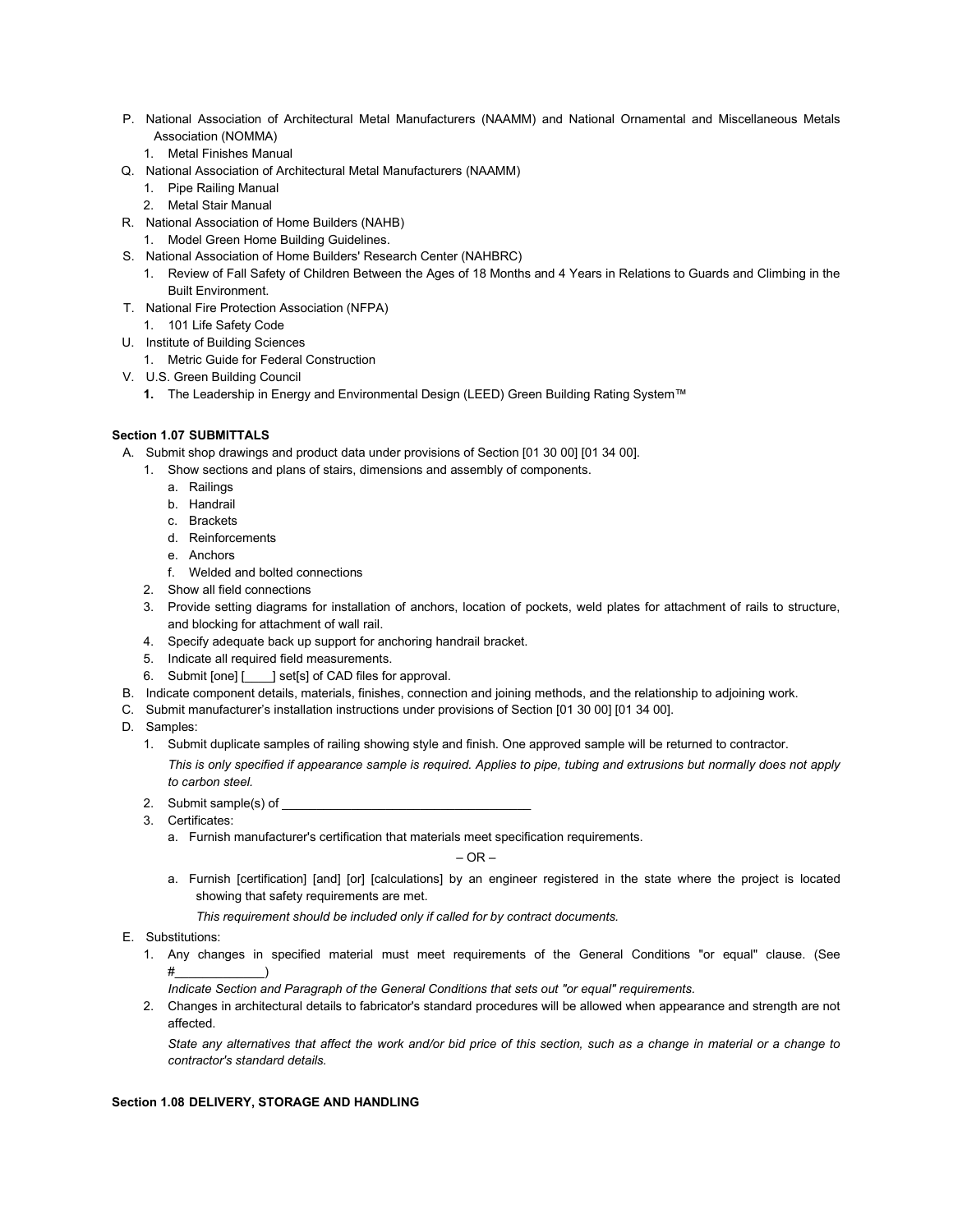- A. Deliver materials to the job site in good condition and properly protected against damage to finished surfaces.
- B. Storage on site:
	- 1. Store material in a location and in a manner to avoid damage. Stacking shall be done in a way, which will prevent bending.
	- 2. Store material in a clean, dry location away from uncured concrete and masonry. Cover with waterproof paper, tarpaulin, or polyethylene sheeting in a manner that will permit circulation of air inside the covering.
	- 3. Keep handling on site to a minimum. Exercise particular care to avoid damage to finishes of material.

# **PART 2 -- PRODUCTS**

# **Section 2.01 ACCEPTABLE MANUFACTURER**

A. Railing pipe and components shall be as manufactured or supplied by The Wagner Companies; P.O. Box 423; Butler, WI 53007. Phone: 888-243-6914. Fax: 414-214-0550. Web site: www.wagnercompanies.com. E-mail[: info@mailwagner.com.](mailto:info@mailwagner.com)

#### **Section 2.02 MATERIALS AND FINISHES**

- A. Aluminum:
	- 1. Extruded Pipe: Alloy [6061-T6] [6063-T52] [6063-T6] meeting ASTM B 221
	- 2. Extruded Bars, Shapes and Mouldings: Alloy [6063-T52] [6063-T6] meeting ASTM B 221
	- 3. Castings: Almag 35 meeting ASTM B 26
	- 4. Finish *(refer to NAAMM/NOMMA Metal Finishes Manual)*:
		- a. Anodized finish shall be [AA-M10-C22-A31 (204R1)] [provided in accordance with AA-M -C -A \_\_] and shall meet requirements of AAMA (606.1) (607.1) (608.1).
		- b. Painted finish shall be \_\_\_\_\_\_\_\_\_\_\_\_\_\_\_\_\_\_\_\_\_\_ type and \_\_\_\_\_\_\_\_\_\_\_\_\_\_\_ color and shall meet the requirements of AAMA 605.1 specification for high performance organic coatings.

### **Section 2.03 RAILING SYSTEM**

- A. Material shall conform to 2.02 and be finished in accordance with 2.02.
- B. Railing system shall be permanently anchored.
- C. Rails [and Posts]: Fabricate rails [and posts] from [anodized] [painted] aluminum pipe with nominal size of  $1^1/2$ ", (1.900" outside diameter) Schedule 40 (.140" wall).
- D. Pickets: .750" diameter, 0.050" wall aluminum tubing.
- E. Fittings:
	- 1. Fittings shall be of wrought material of aluminum.
- F. Connector Sleeves:
	- 1. Internal connector sleeves shall be of extruded aluminum.
	- 2. Set with 3M Scotchweld Epoxy.
- G. Mounting Flanges: [Floor] [Cover] flanges shall be of [cast] aluminum.
- H. Embedded Post:
	- 1. Use 30" solid aluminum reinforcing insert.
	- 2.  $1/4$ " weep hole at  $1/2$ " above flange.
	- 3.  $3^1/2$ " from center of post to edge of slab.
	- 4.  $1^{1/2}$ " minimum from edge of hold to edge of slab.
	- 5. 1" minimum grout pad.
- I. Toe Board: Toe Board shall be of extruded aluminum.

## **Section 2.03 FASTENERS**

- A. All mechanical fasteners used in the assembly of stainless steel or aluminum railings shall be manufactured from stainless steel.
- B. Cement: Hydraulic, ASTM C 595, factory prepared with accelerator.

### **Section 2.04 HANDRAIL BRACKETS**

A. [Aluminum] [Bronze] [Stainless steel]; [cast] [extruded] [stamped] [machined]: *Check governing codes for dimensional and structural requirements.*

## **Section 2.05 FABRICATION**

- A. Form [rail-to-end post connections and] all changes in rail direction by [miter] [radius] elbows.
- B. Cut material square and remove burrs from all exposed edges, with no chamfer.